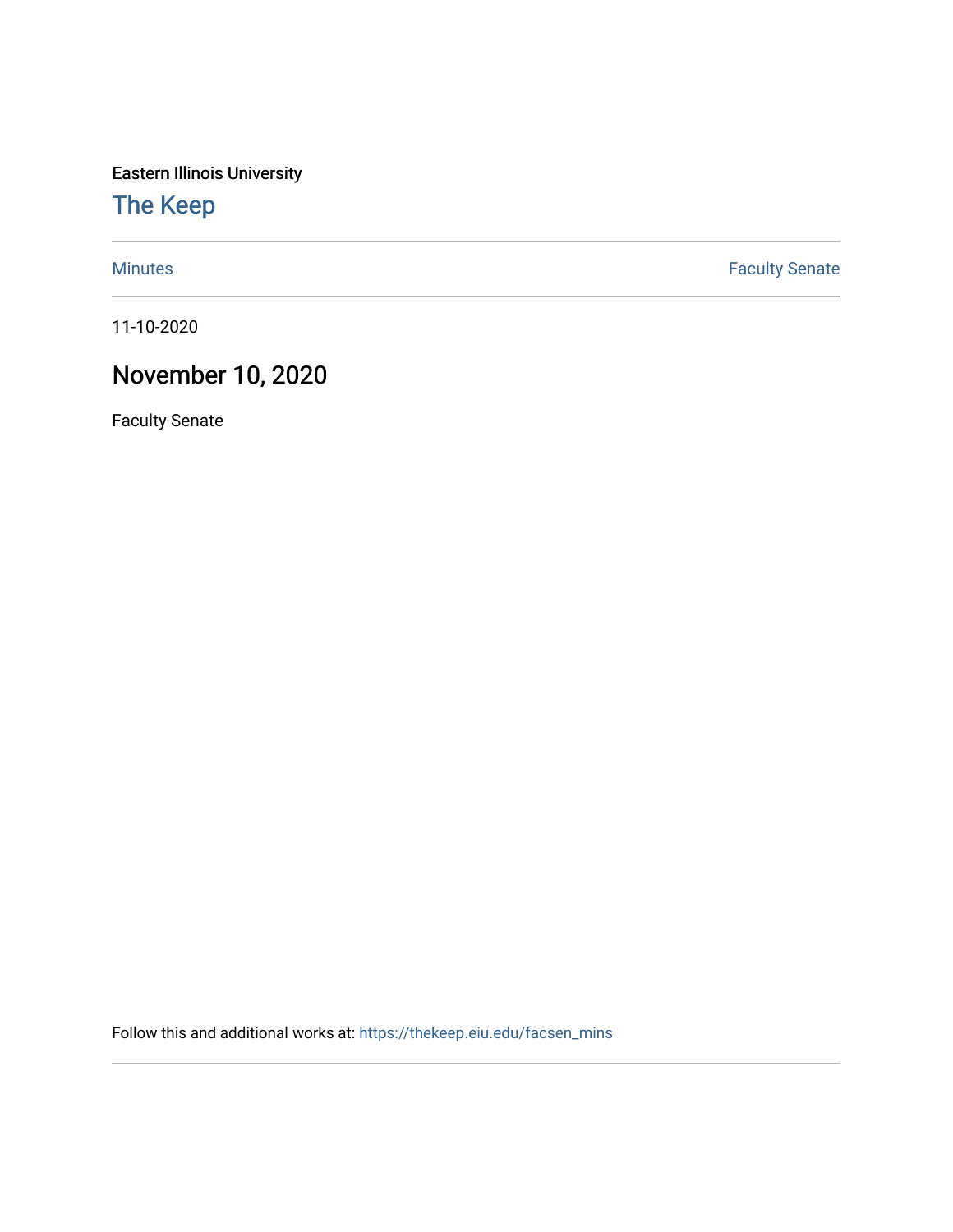

*the minutes summarize the proceeding, and do not constitute a verbatim transcript*

I. Call to Order

- Chair of Faculty Senate, Don Holly, called the meeting to order at 2:02 pm
- Senators in attendance: Stowell, Shaw, Scher, Kozlowski, Abebe, Barnard, White, Mulvey, Bruns, Hugo, Parrish, Chahyadi, Richards (Student Senate).
- Guests: J. Gatrell (Provost), A. Tumino (DEN), S. Brantley, S. Gosse, A. Kerins, & H. Ramrattan

II. Approval of Minutes.

• Motion (Stowell/Abebe) Approved—12 Yes votes/Parrish abstained (Roll call vote taken)

## III. Abridged Committee Reports

- Executive
	- o Holly: Coles County recently moved to COVID-19 Tier 1; which means no indoor dining. The university is exempt but will still take extra precautions. Spring break remains scheduled as originally planned in the academic calendar. Fall 2021 is expected to look as much like Fall 2019 as possible. Plans for the new science building are moving forward as planned. Administration has met with the architecture firm.
- Elections & Nominations
- o No report
- **Student Senate** 
	- o Richards: Meeting regularly. Executive Meeting this evening 11/10/2020
- Student & Staff Relations
	- o No report
- Faculty Forum
	- o Abebe: Faculty Forum for Fall 2020: Constitution Changes will take place November 12, 2020 @ 3pm via Zoom.
- Awards
	- o Hugo: Luis Clay Mendez awardee announced—Dr. Shelia Simons.
	- o Dr. Sheila Simons is a Professor in the Department of Public Health at EIU. She has been very active on the EIU GSD (Gender and Sexual Diversity) Advisory committee, which has involved mentoring students and assisting with planning for an HIV testing clinic. She also works with SACIS (Sexual Assault Counseling and Information Services) to offer training to staff and assist them with being able to see clients safely. During the COVID-19 pandemic she delivered information to the public and academic community through presentations and papers, spearheaded contract tracing on campus, and works to assist students and faculty with understanding proper procedures at EIU. Outside of EIU, she assisted with delivering food to older residents in the community and held community meetings to respond to questions regarding the virus. She puts students first by working to fundraise for scholarships and delivered needed items for students in quarantine. Her hard work and dedication to EIU and the community has been exceptional, particularly during a time of substantial disruption and concern.
	- o Motion to Award the 2020/2021 Luis Clay Mendez Award to Dr. Shelia Simons (Hugo/Bruns) Unanimously Approved (Roll call vote taken).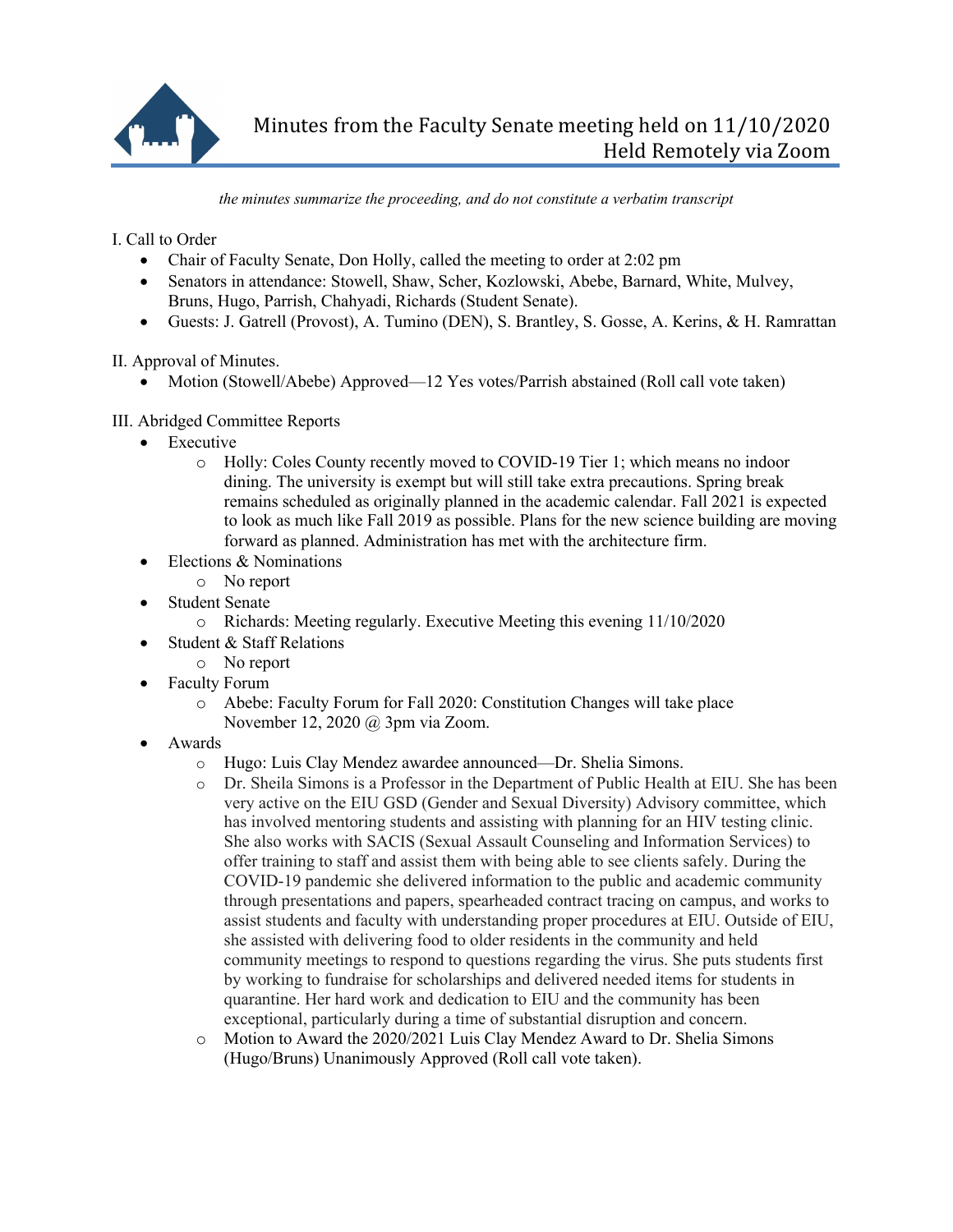- Budget Transparency
	- o No report

## IV. Business

- Provost's Report (Gatrell)
	- o Welcome to campus the new Assessment & Curriculum Coordinator in the VPAA office-Yvette Smith. Yvette will be working with program assessment, program reviews, and compliance with IBHE and HLC.
	- o The University Community continues work to reduce the spread of positive COVID cases and create a safe environment for Students, Staff, and Faculty. The "Halloween Bump" in numbers of positive cases was lower than expected. Shield tests should be coming to campus soon.
- Chair Report (Holly)
	- o Speakers/Topics for Upcoming Faculty Senate Meetings:
		- $(+/-)$  Grading Scale Discussion, December  $8<sup>th</sup>$ ;
		- § Mayor Brandon Combs-Town/Gown Relations and Diversity Inclusion Issues, January  $8<sup>th</sup>$ ;
	- $\circ$  Met with CAA, COTE, and CFR on October 28<sup>th</sup>. Discussed curriculum issues as they are slower to address and change in the COVID environment. Also reevaluating the future of courses—perhaps Hybrid or Hyflex learning. CGS is working on revisions and additions to the learning goals.
	- o Working with Kris Phipps to change the First Tuesday of the Month alarm time frame in order for the alarm to be less disruptive to lecture in classes. The PC is also supportive of this campus wide change.
	- o The University Naming Committee is working towards a new name for Douglas Hall.
- Think Tank Committee Update (Holly)
	- o Continued work on COVID Lessons for Higher Education. Also looking ahead in order to meet changing student demographic needs: specifically the Latinx population and adult learners.
- Proposal to change Constitution --Article IV, section 2 (Stowell)
	- o The Faculty Senate constitution currently states that a faculty member must be in at least their fourth semester of appointment at the university to be eligible to run for elected university committee positions. I propose to remove the following eligibility criteria from the faculty senate constitution.
		- § Article IV Section 2. "Members of the faculty, as defined by Article I, shall become eligible for election to the Faculty Senate in their fourth semester of appointment in the university.
		- Article VI Section 6. c) "Any member of the faculty who is in at least their fourth semester of appointment at the university shall be eligible for nomination and election to any of the standingcommittees of the faculty"
		- Elected standing committees include CAA, COTE, CGS, and CFR
	- o Motion to Amend the Proposal (White/Stowell) Unanimously Approved (Roll call vote taken).
	- o Motion to Approve Constitutional Amendment(Barnard/White) 11 yes/ 2 no (Roll call vote taken).
	- o
- Guest Speakers / Faculty Research Funding (S. Gosse, A. Kerins, & H. Ramrattan-- Faculty)